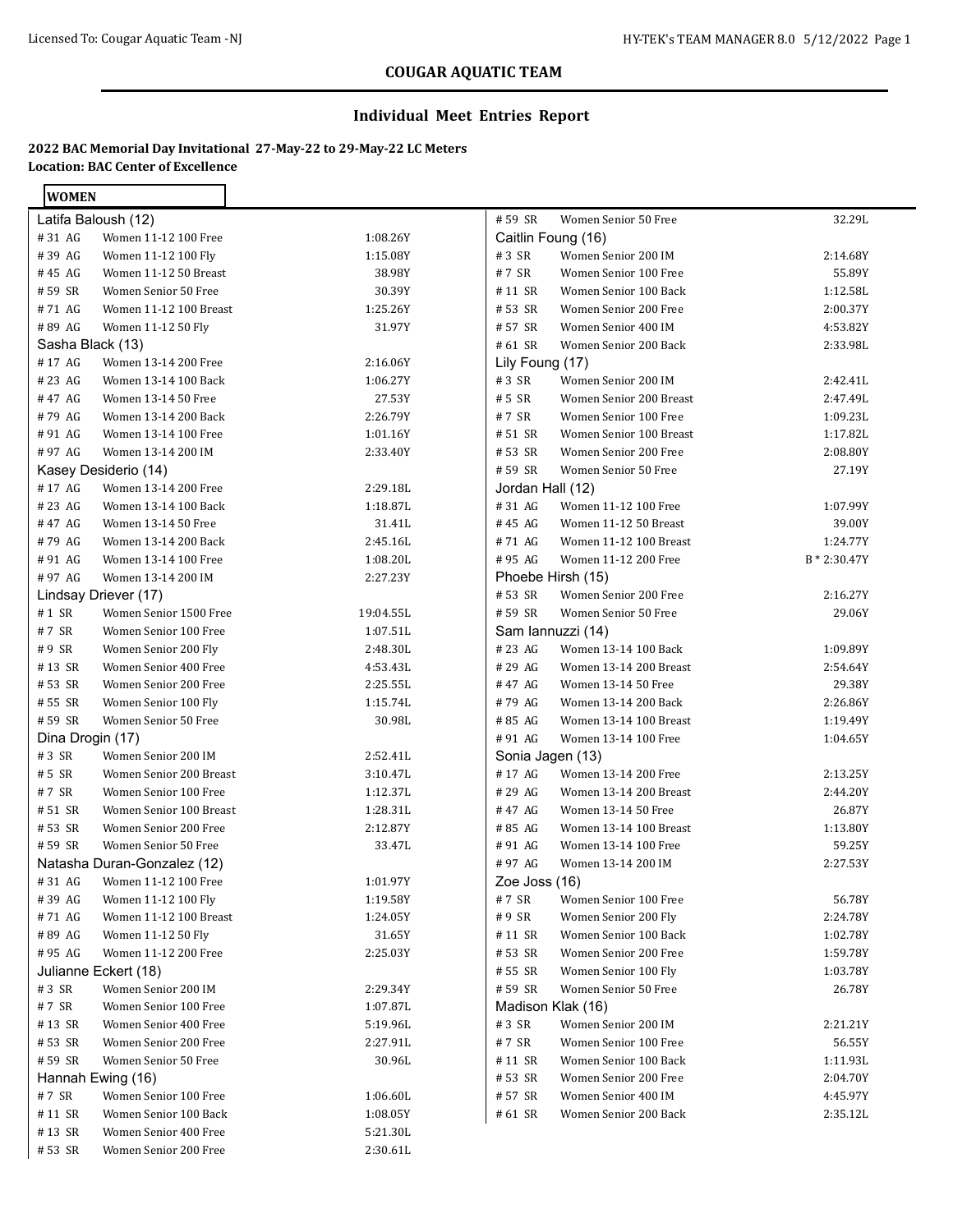#### **Individual Meet Entries Report**

| <b>WOMEN</b>    |                           |            |                   |                         |                |
|-----------------|---------------------------|------------|-------------------|-------------------------|----------------|
| Riley Kopp (15) |                           |            | #53 SR            | Women Senior 200 Free   | 2:15.60Y       |
| #3 SR           | Women Senior 200 IM       | 2:44.92L   | # 59 SR           | Women Senior 50 Free    | 28.01Y         |
| # 5 SR          | Women Senior 200 Breast   | 2:41.60Y   | Elise McGirt (15) |                         |                |
| #7 SR           | Women Senior 100 Free     | 1:10.42L   | #3 SR             | Women Senior 200 IM     | 2:53.62L       |
| # 53 SR         | Women Senior 200 Free     | 2:26.33L   | # 5 SR            | Women Senior 200 Breast | 3:12.88L       |
| # 57 SR         | Women Senior 400 IM       | 4:57.82Y   | #7 SR             | Women Senior 100 Free   | 1:07.30L       |
| # 61 SR         | Women Senior 200 Back     | 2:46.54L   | # 51 SR           | Women Senior 100 Breast | 1:29.30L       |
|                 | Gabby Kutsup (17)         |            | # 53 SR           | Women Senior 200 Free   | 2:31.34L       |
| #1 SR           | Women Senior 1500 Free    | 20:04.73L  | # 59 SR           | Women Senior 50 Free    | 29.19L         |
| #7 SR           | Women Senior 100 Free     | 1:10.39L   |                   | Shannon McGowan (14)    |                |
| #13 SR          | Women Senior 400 Free     | 5:10.75L   | #17 AG            | Women 13-14 200 Free    | 2:08.89Y       |
| #49 SR          | Women Senior 800 Free     | 10:26.14L  | #23 AG            | Women 13-14 100 Back    | 1:08.17Y       |
| #53 SR          | Women Senior 200 Free     | 2:30.09L   | #47 AG            | Women 13-14 50 Free     | 32.81L         |
| # 59 SR         | Women Senior 50 Free      | 32.80L     | #79 AG            | Women 13-14 200 Back    | 2:27.69Y       |
|                 | Alejandra Laynez (17)     |            | #91 AG            | Women 13-14 100 Free    | 1:08.42L       |
| #7 SR           | Women Senior 100 Free     | 1:03.02L   | #97 AG            | Women 13-14 200 IM      | 2:30.72Y       |
| #9 SR           | Women Senior 200 Fly      | 2:29.77L   |                   | Lillian Mingione (12)   |                |
| #13 SR          | Women Senior 400 Free     | 4:48.04L   | #19 AG            | Women 11-12 50 Back     | 33.80Y         |
| #53 SR          | Women Senior 200 Free     | 2:13.62L   | #31 AG            | Women 11-12 100 Free    | $B * 1:23.94L$ |
| #55 SR          | Women Senior 100 Fly      | 1:08.41L   | #77 AG            | Women 11-12 100 Back    | 1:12.39Y       |
| #57 SR          | Women Senior 400 IM       | 5:29.58L   |                   | Sefina Morrison (14)    |                |
|                 | Leticia Laynez (15)       |            | #17 AG            | Women 13-14 200 Free    | 2:13.65Y       |
| #3 SR           | Women Senior 200 IM       | 2:32.72L   | #23 AG            | Women 13-14 100 Back    | 1:09.79Y       |
| # 5 SR          | Women Senior 200 Breast   | 2:57.18L   | #47 AG            | Women 13-14 50 Free     | 28.53Y         |
| #9 SR           | Women Senior 200 Fly      | 2:35.75L   | #85 AG            | Women 13-14 100 Breast  | 1:18.32Y       |
| # 51 SR         | Women Senior 100 Breast   | 1:22.65L   | #91 AG            | Women 13-14 100 Free    | 1:11.53Y       |
| # 57 SR         | Women Senior 400 IM       | 5:23.49L   | #97 AG            | Women 13-14 200 IM      | 2:32.23L       |
| # 61 SR         | Women Senior 200 Back     | 2:34.18L   |                   | Devon Muldoon (18)      |                |
|                 | Charlotte Lepis (18)      |            | #3 SR             | Women Senior 200 IM     | 2:23.13L       |
| #3 SR           | Women Senior 200 IM       | 2:36.68L   | #11 SR            | Women Senior 100 Back   | 1:05.56L       |
| #7 SR           | Women Senior 100 Free     | 1:02.30L   | # 53 SR           | Women Senior 200 Free   | 2:09.57L       |
| #11 SR          | Women Senior 100 Back     | 1:12.54L   | # 57 SR           | Women Senior 400 IM     | 5:03.26L       |
| #53 SR          | Women Senior 200 Free     | 2:17.06L   | # 61 SR           | Women Senior 200 Back   | 2:19.98L       |
| # 55 SR         | Women Senior 100 Fly      | 1:12.40L   |                   | Jennie Mullarkey (15)   |                |
| #59 SR          | Women Senior 50 Free      | 28.14L     | # 7 SR            | Women Senior 100 Free   | 1:02.59Y       |
| Ella Lepis (15) |                           |            | #11 SR            | Women Senior 100 Back   | B * 1:13.09Y   |
| #3 SR           | Women Senior 200 IM       | 2:38.55L   | # 53 SR           | Women Senior 200 Free   | $B * 2:18.70Y$ |
| #9 SR           | Women Senior 200 Fly      | 2:15.59Y   | # 59 SR           | Women Senior 50 Free    | 28.71Y         |
| #13 SR          | Women Senior 400 Free     | 4:44.57L   |                   | Caroline Murray (16)    |                |
| #49 SR          | Women Senior 800 Free     | 9:30.15L   | $\#$ 7 $\,$ SR    | Women Senior 100 Free   | 1:03.20L       |
| # 53 SR         | Women Senior 200 Free     | 2:33.23L   | #9 SR             | Women Senior 200 Fly    | 2:28.43L       |
| # 57 SR         | Women Senior 400 IM       | 5:26.67L   | #11 SR            | Women Senior 100 Back   | 1:14.12L       |
|                 | Sasha Lukonen (17)        |            | #53 SR            | Women Senior 200 Free   | 2:12.67L       |
| # 5 SR          | Women Senior 200 Breast   | 3:12.63L   | # 55 SR           | Women Senior 100 Fly    | 1:09.06L       |
| #7 SR           | Women Senior 100 Free     | 1:09.56L   | # 61 SR           | Women Senior 200 Back   | 2:36.76L       |
| #13 SR          | Women Senior 400 Free     | 5:10.23L   | Ella Nigito (13)  |                         |                |
| # 51 SR         | Women Senior 100 Breast   | 1:30.91L   | #17 AG            | Women 13-14 200 Free    | 2:17.50Y       |
| #53 SR          | Women Senior 200 Free     | 2:24.96L   | #23 AG            | Women 13-14 100 Back    | $B * 1:15.02Y$ |
| #59 SR          | Women Senior 50 Free      | 32.30L     | #47 AG            | Women 13-14 50 Free     | 27.92Y         |
|                 | Maeko Angela Marapao (15) |            | Ashley Peng (15)  |                         |                |
| #3 SR           | Women Senior 200 IM       | 2:32.01Y   | #3 SR             | Women Senior 200 IM     | $B * 2:35.24Y$ |
| #7 SR           | Women Senior 100 Free     | 1:01.29Y   | #11 SR            | Women Senior 100 Back   | 1:04.91Y       |
| #11 SR          | Women Senior 100 Back     | B 1:14.45Y | # 59 SR           | Women Senior 50 Free    | 28.16Y         |
| # 51 SR         | Women Senior 100 Breast   | B 1:25.78Y | # 61 SR           | Women Senior 200 Back   | 2:22.20Y       |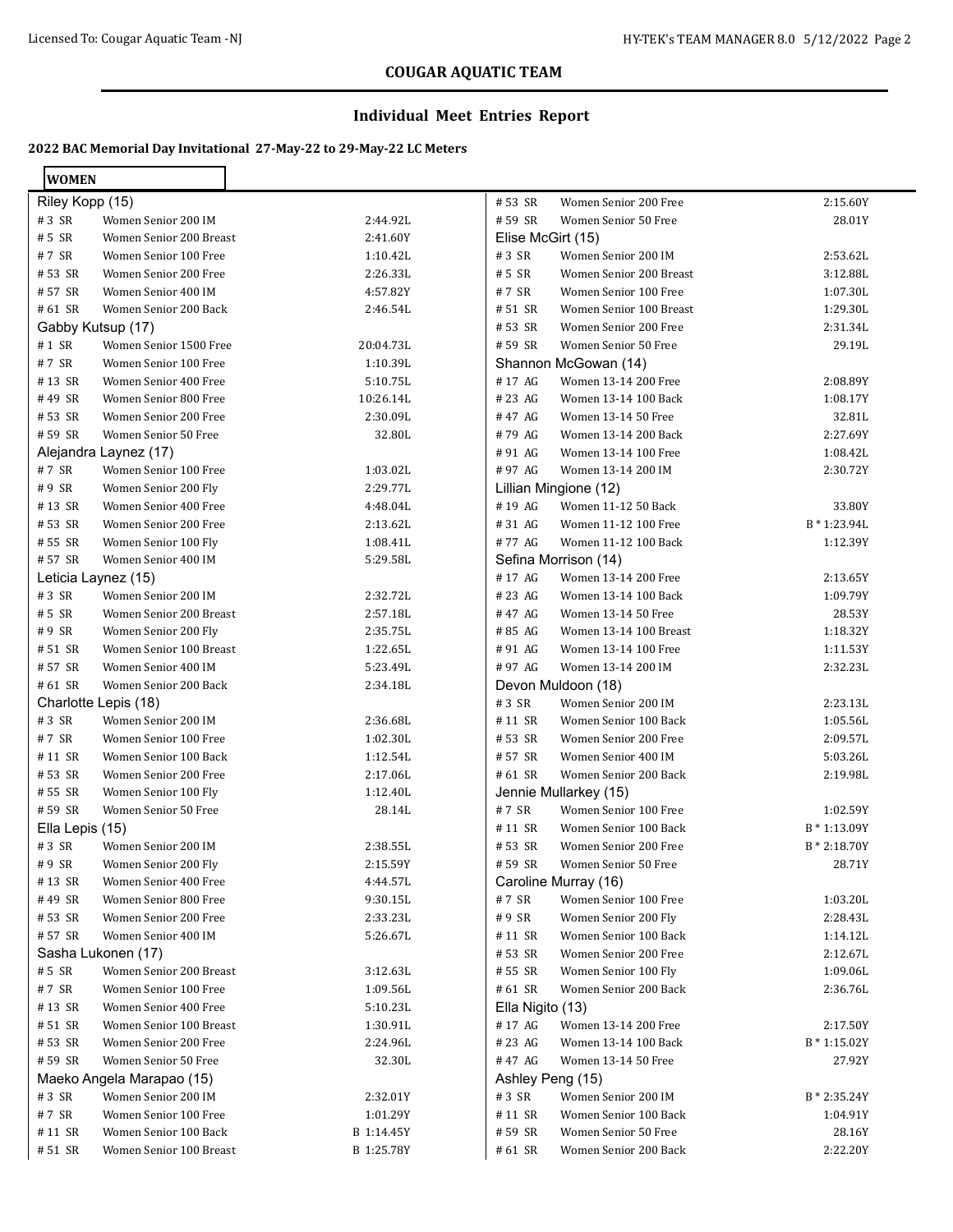#### **Individual Meet Entries Report**

| <b>WOMEN</b>     |                         |                |  |
|------------------|-------------------------|----------------|--|
|                  | Vivianna Ramos (13)     |                |  |
| #85 AG           | Women 13-14 100 Breast  | 1:19.41Y       |  |
| #91 AG           | Women 13-14 100 Free    | 1:03.38Y       |  |
| #97 AG           | Women 13-14 200 IM      | $B * 3:25.95L$ |  |
| Kailey Ross (16) |                         |                |  |
| #3 SR            | Women Senior 200 IM     | 2:51.38L       |  |
| # 5 SR           | Women Senior 200 Breast | 3:03.53L       |  |
| #13 SR           | Women Senior 400 Free   | 5:17.89L       |  |
| #51 SR           | Women Senior 100 Breast | 1:27.23L       |  |
| # 57 SR          | Women Senior 400 IM     | 4:50.86Y       |  |
| # 61 SR          | Women Senior 200 Back   | 2:46.74L       |  |
|                  | Margaret Sawa (15)      |                |  |
| #7 SR            | Women Senior 100 Free   | 1:05.56L       |  |
| #11 SR           | Women Senior 100 Back   | 1:16.56L       |  |
| #13 SR           | Women Senior 400 Free   | 5:11.65L       |  |
| #53 SR           | Women Senior 200 Free   | 2:26.35L       |  |
| #59 SR           | Women Senior 50 Free    | 29.97L         |  |
| # 61 SR          | Women Senior 200 Back   | 2:44.66L       |  |
|                  | Lola Somerstein (13)    |                |  |
| #23 AG           | Women 13-14 100 Back    | 1:07.25Y       |  |
| #41 AG           | Women 13-14 200 Fly     | 2:25.16Y       |  |
| #47 AG           | Women 13-14 50 Free     | 28.06Y         |  |
| #73 AG           | Women 13-14 100 Fly     | 1:04.37Y       |  |
| #85 AG           | Women 13-14 100 Breast  | 1:19.54Y       |  |
| #91 AG           | Women 13-14 100 Free    | 59.76Y         |  |
|                  | Maren Wheeler (14)      |                |  |
| #23 AG           | Women 13-14 100 Back    | 1:09.44Y       |  |
| #29 AG           | Women 13-14 200 Breast  | 2:43.25Y       |  |
| #47 AG           | Women 13-14 50 Free     | 32.79L         |  |
| #85 AG           | Women 13-14 100 Breast  | 1:15.61Y       |  |
| #91 AG           | Women 13-14 100 Free    | 1:00.10Y       |  |
| #97 AG           | Women 13-14 200 IM      | 2:29.46Y       |  |
|                  | Alexa Whitworth (13)    |                |  |
| #17 AG           | Women 13-14 200 Free    | 2:11.68Y       |  |
| # 23 AG          | Women 13-14 100 Back    | 1:06.50Y       |  |
| #47 AG           | Women 13-14 50 Free     | 33.06L         |  |
| #79 AG           | Women 13-14 200 Back    | 2:25.24Y       |  |
| #91 AG           | Women 13-14 100 Free    | 58.78Y         |  |
| #97 AG           | Women 13-14 200 IM      | 2:31.43Y       |  |
|                  | Madeleine Young (15)    |                |  |
| #3 SR            | Women Senior 200 IM     | 2:24.22Y       |  |
| #7 SR            | Women Senior 100 Free   | 57.80Y         |  |
| #9 SR            | Women Senior 200 Fly    | 2:19.32Y       |  |
| #53 SR           | Women Senior 200 Free   | 2:03.50Y       |  |
| # 55 SR          | Women Senior 100 Fly    | 1:03.77Y       |  |
| #57 SR           | Women Senior 400 IM     | 4:59.07Y       |  |
|                  | Sophie Zuluaga (14)     |                |  |
| #17 AG           | Women 13-14 200 Free    | 2:07.40Y       |  |
| #23 AG           | Women 13-14 100 Back    | 1:05.97Y       |  |
| #35 AG           | Women 13-14 400 IM      | 5:11.77Y       |  |
| #79 AG           | Women 13-14 200 Back    | 2:22.91Y       |  |
| #91 AG           | Women 13-14 100 Free    | 1:00.73Y       |  |
| #97 AG           | Women 13-14 200 IM      | 2:27.51Y       |  |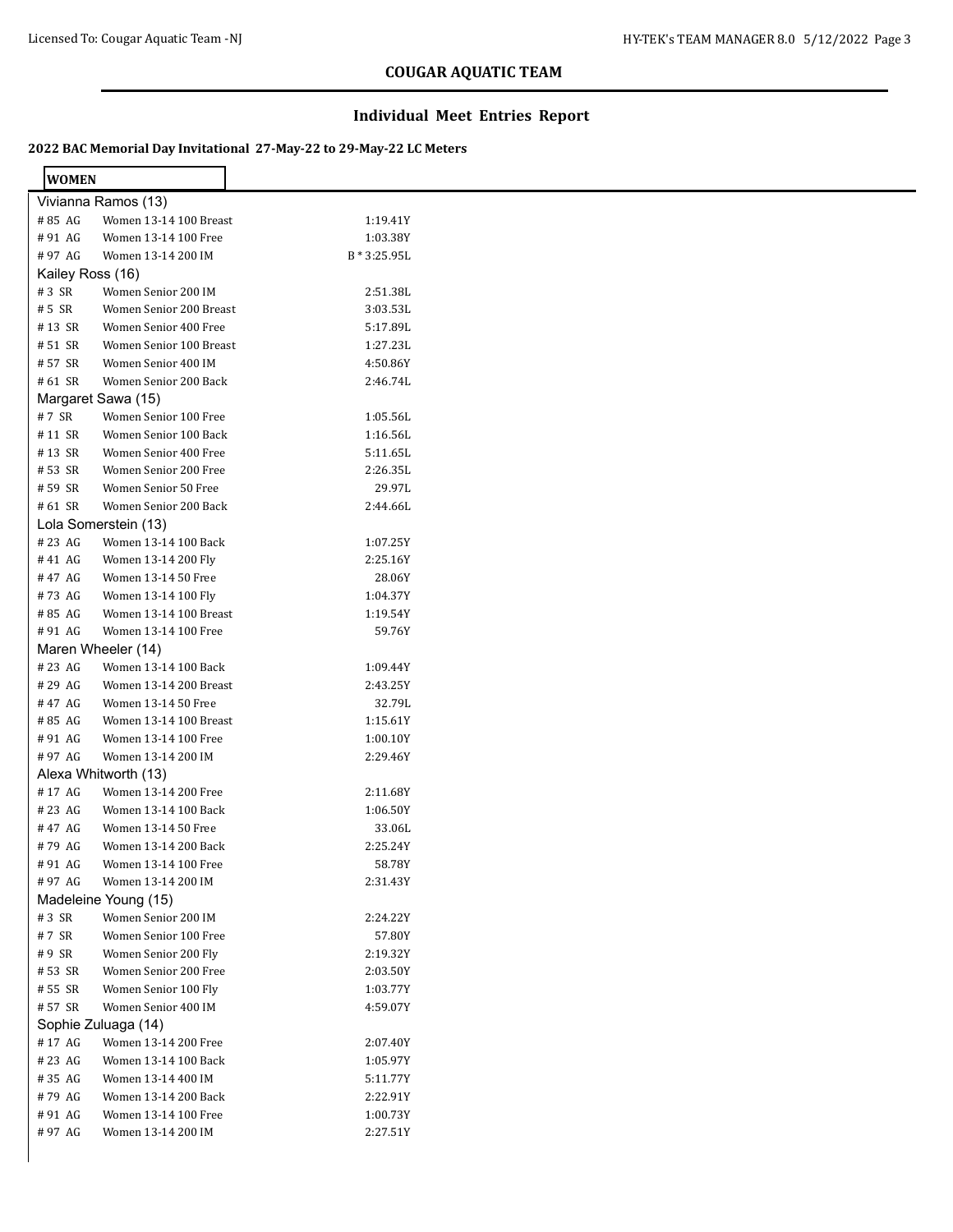#### **Individual Meet Entries Report**

#### **2022 BAC Memorial Day Invitational 27-May-22 to 29-May-22 LC Meters**

| <b>MEN</b>       |                                           |                      |                  |                                          |                      |
|------------------|-------------------------------------------|----------------------|------------------|------------------------------------------|----------------------|
|                  | Hayden Abfier (15)                        |                      | # 66 AG          | Men 11-12 50 Free                        | 24.52Y               |
| #8 SR            | Men Senior 100 Free                       | 56.49Y               | #78 AG           | Men 11-12 100 Back                       | 1:03.21Y             |
| #12 SR           | Men Senior 100 Back                       | $B * 1:25.77L$       | #90 AG           | Men 11-12 50 Fly                         | 26.66Y               |
| #14 SR           | Men Senior 400 Free                       | 5:27.83Y             |                  | Logan Driever (17)                       |                      |
|                  | Alexander Buftea Jimenez (14)             |                      | # 2 SR           | Men Senior 1500 Free                     | 18:23.97L            |
| #18 AG           | Men 13-14 200 Free                        | 1:53.93Y             | #8 SR            | Men Senior 100 Free                      | 1:01.97L             |
| #24 AG           | Men 13-14 100 Back                        | 58.71Y               | #10 SR           | Men Senior 200 Fly                       | 2:24.75L             |
| #48 SR           | Men 13-14 50 Free                         | 23.64Y               | #14 SR           | Men Senior 400 Free                      | 4:39.02L             |
| #80 AG           | Men 13-14 200 Back                        | 2:11.55Y             | # 54 SR          | Men Senior 200 Free                      | 2:14.48L             |
| #92 AG           | Men 13-14 100 Free                        | 51.90Y               | #56 SR           | Men Senior 100 Fly                       | 1:09.45L             |
| #98 AG           | Men 13-14 200 IM                          | 2:12.45Y             | #58 SR           | Men Senior 400 IM                        | 5:11.54L             |
|                  | Karl Burghardt (15)                       |                      |                  | Ron Feldman (14)                         |                      |
| #8 SR            | Men Senior 100 Free                       | 59.36L               | #18 AG           | Men 13-14 200 Free                       | 2:12.70Y             |
| #12 SR           | Men Senior 100 Back                       | 1:02.93L             | # 24 AG          | Men 13-14 100 Back                       | B * 1:09.88Y         |
| #14 SR           | Men Senior 400 Free                       | 5:04.59L             | #36 AG           | Men 13-14 400 IM                         | 5:06.34Y             |
| # 54 SR          | Men Senior 200 Free                       | 2:18.67L             | #74 AG           | Men 13-14 100 Fly                        | $B * 1:10.70Y$       |
| #60 SR           | Men Senior 50 Free                        | 27.31L               | #92 AG           | Men 13-14 100 Free                       | 1:00.84Y             |
| # 62 SR          | Men Senior 200 Back                       | 2:27.12L             |                  | Lucas Foung (14)                         |                      |
| Cole Burke (10)  |                                           |                      | #18 AG           | Men 13-14 200 Free                       | 2:14.63L             |
| # 22 AG          | Men 10 & Under 50 Free                    | 31.31Y               | # 24 AG          | Men 13-14 100 Back                       | 1:07.31L             |
| #34 AG           | Men 10 & Under 100 Breast                 | 1:38.47Y             | #48 SR           | Men 13-14 50 Free                        | 28.01L               |
| #38 AG           | Men 10 & Under 200 IM                     | 2:54.28Y             | #86 AG           | Men 13-14 100 Breast                     | 1:20.37L             |
| #68 AG           | Men 10 & Under 50 Back                    | 39.55Y               | #92 AG           | Men 13-14 100 Free                       | 1:00.96L             |
| #76 AG           | Men 10 & Under 100 Free                   | 1:19.76L             | #98 AG           | Men 13-14 200 IM                         | 2:05.56Y             |
| #88 AG           | Men 10 & Under 50 Breast                  | 43.37Y               |                  | Luke Gardner (14)                        |                      |
|                  | Raghav Cholappadi (18)                    |                      | #18 AG           | Men 13-14 200 Free                       | 2:03.77Y             |
| #8 SR            | Men Senior 100 Free                       | 1:04.62L             | #30 AG           | Men 13-14 200 Breast                     | 2:36.79Y             |
| #10 SR<br>#12 SR | Men Senior 200 Fly<br>Men Senior 100 Back | 2:19.74L<br>1:07.05L | #36 AG<br>#86 AG | Men 13-14 400 IM<br>Men 13-14 100 Breast | 4:55.82Y<br>1:12.43Y |
| # 54 SR          | Men Senior 200 Free                       | 1:56.64Y             | #92 AG           | Men 13-14 100 Free                       | 56.27Y               |
| #56 SR           | Men Senior 100 Fly                        | 1:01.83L             | #98 AG           | Men 13-14 200 IM                         | 2:19.73Y             |
| #62 SR           | Men Senior 200 Back                       | 2:24.02L             |                  | Thomas Gaughan (16)                      |                      |
|                  | Matthew Czerwinski (14)                   |                      | #4 SR            | Men Senior 200 IM                        | 2:08.17Y             |
| #18 AG           | Men 13-14 200 Free                        | 2:05.30Y             | #8 SR            | Men Senior 100 Free                      | 1:01.04L             |
| #24 AG           | Men 13-14 100 Back                        | 1:02.48Y             | #10 SR           | Men Senior 200 Fly                       | 2:09.25Y             |
| #48 SR           | Men 13-14 50 Free                         | 25.41Y               | # 54 SR          | Men Senior 200 Free                      | 1:49.97Y             |
| #74 AG           | Men 13-14 100 Fly                         | 59.30Y               | # 56 SR          | Men Senior 100 Fly                       | 55.94Y               |
| #92 AG           | Men 13-14 100 Free                        | 54.96Y               | #60 SR           | Men Senior 50 Free                       | 22.85Y               |
| #98 AG           | Men 13-14 200 IM                          | 2:26.37Y             | Ari Glasman (14) |                                          |                      |
|                  | Cole Desiderio (12)                       |                      | #18 AG           | Men 13-14 200 Free                       | 2:03.34Y             |
| #20 AG           | Men 11-12 50 Back                         | 32.67Y               | #30 AG           | Men 13-14 200 Breast                     | 2:28.26Y             |
| #32 AG           | Men 11-12 100 Free                        | 1:00.26Y             | #48 SR           | Men 13-14 50 Free                        | 27.04Y               |
| #46 AG           | Men 11-12 50 Breast                       | 38.13Y               | #86 AG           | Men 13-14 100 Breast                     | 1:09.02Y             |
| #78 AG           | Men 11-12 100 Back                        | 1:11.28Y             | #92 AG           | Men 13-14 100 Free                       | 57.07Y               |
| #90 AG           | Men 11-12 50 Fly                          | 33.51Y               | #98 AG           | Men 13-14 200 IM                         | 2:17.49Y             |
| #96 AG           | Men 11-12 200 Free                        | 2:10.98Y             |                  | Henry Goodwin (14)                       |                      |
| Troy Dibble (15) |                                           |                      | #18 AG           | Men 13-14 200 Free                       | 2:00.12Y             |
| #8 SR            | Men Senior 100 Free                       | 51.65Y               | # 24 AG          | Men 13-14 100 Back                       | 1:04.63Y             |
| #54 SR           | Men Senior 200 Free                       | 1:54.66Y             | #48 SR           | Men 13-14 50 Free                        | 31.75L               |
| #60 SR           | Men Senior 50 Free                        | 24.20Y               | #74 AG           | Men 13-14 100 Fly                        | 1:06.05Y             |
|                  | Bryan Dos Santos (12)                     |                      | #92 AG           | Men 13-14 100 Free                       | 56.18Y               |
| #20 AG           | Men 11-12 50 Back                         | 30.10Y               | #98 AG           | Men 13-14 200 IM                         | 2:16.26Y             |
| #32 AG           | Men 11-12 100 Free                        | 56.25Y               |                  |                                          |                      |
| #46 AG           | Men 11-12 50 Breast                       | 34.25Y               |                  |                                          |                      |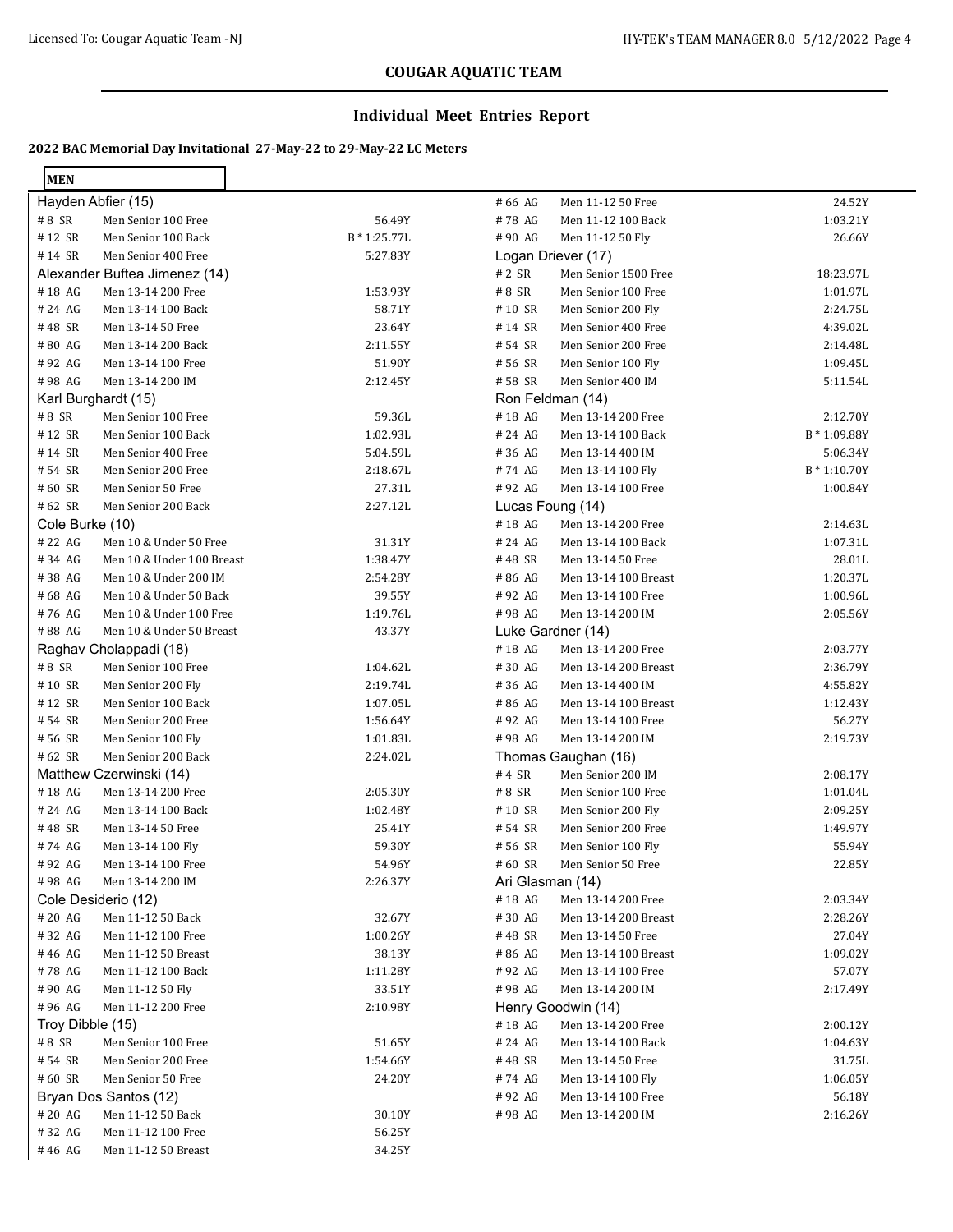#### **Individual Meet Entries Report**

| <b>MEN</b>       |                           |              |                  |                              |            |
|------------------|---------------------------|--------------|------------------|------------------------------|------------|
|                  | Brendan Guiliano (17)     |              | #92 AG           | Men 13-14 100 Free           | 56.19Y     |
| #4 SR            | Men Senior 200 IM         | 2:26.40L     | #98 AG           | Men 13-14 200 IM             | 2:21.43Y   |
| #10 SR           | Men Senior 200 Fly        | 2:35.32L     |                  | Matthew Piacentini (16)      |            |
| #12 SR           | Men Senior 100 Back       | 1:04.34L     | #4 SR            | Men Senior 200 IM            | 2:28.30L   |
| #56 SR           | Men Senior 100 Fly        | 1:07.47L     | #8 SR            | Men Senior 100 Free          | 57.86L     |
| #58 SR           | Men Senior 400 IM         | 5:10.18L     | #10 SR           | Men Senior 200 Fly           | 2:04.51Y   |
| #62 SR           | Men Senior 200 Back       | 2:21.32L     | # 54 SR          | Men Senior 200 Free          | 2:07.44L   |
| David Hanin (12) |                           |              | #56 SR           | Men Senior 100 Fly           | 1:03.92L   |
| #32 AG           | Men 11-12 100 Free        | B * 1:08.48Y | #60 SR           | Men Senior 50 Free           | 26.62L     |
| #40 AG           | Men 11-12 100 Fly         | 1:12.40Y     |                  | Maximo Rivera (12)           |            |
| #46 AG           | Men 11-12 50 Breast       | 39.40Y       | #20AG            | Men 11-12 50 Back            | B * 38.56Y |
|                  | Aryan Kapoor (16)         |              | #32 AG           | Men 11-12 100 Free           | 1:04.44Y   |
| # 6 SR           | Men Senior 200 Breast     | 2:40.47L     | #40 AG           | Men 11-12 100 Fly            | 1:12.28Y   |
| #8 SR            | Men Senior 100 Free       | 57.23L       | John Sagui (14)  |                              |            |
| #12 SR           | Men Senior 100 Back       | 1:05.83L     | #18 AG           | Men 13-14 200 Free           | 2:08.87Y   |
| #52 SR           | Men Senior 100 Breast     | 1:13.35L     | #30 AG           | Men 13-14 200 Breast         | 2:40.17Y   |
| #60 SR           | Men Senior 50 Free        | 26.13L       | #48 SR           | Men 13-14 50 Free            | 31.56L     |
| #62 SR           | Men Senior 200 Back       | 2:06.06Y     | #86 AG           | Men 13-14 100 Breast         | 1:12.23Y   |
|                  | Angel Laynez (18)         |              | #92 AG           | Men 13-14 100 Free           | 58.39Y     |
| #8 SR            | Men Senior 100 Free       | 58.77L       | #98 AG           | Men 13-14 200 IM             | 2:27.06Y   |
| #12 SR           | Men Senior 100 Back       | 1:09.60L     |                  | Jasper Schnieders-Smith (15) |            |
| #14 SR           | Men Senior 400 Free       | 4:41.78L     | #4 SR            | Men Senior 200 IM            | 2:13.76Y   |
| # 54 SR          | Men Senior 200 Free       | 2:09.21L     | #8 SR            | Men Senior 100 Free          | 49.57Y     |
| $\#$ 60 SR       | Men Senior 50 Free        | 26.09L       | #12 SR           | Men Senior 100 Back          | 57.37Y     |
| # 62 SR          | Men Senior 200 Back       | 2:27.76L     | # 54 SR          | Men Senior 200 Free          | 2:11.19L   |
|                  | Alex Makovsky (14)        |              | #60 SR           | Men Senior 50 Free           | 26.74L     |
| #18 AG           | Men 13-14 200 Free        | 1:58.23Y     | #62 SR           | Men Senior 200 Back          | 2:00.88Y   |
| # 24 AG          | Men 13-14 100 Back        | 1:02.91Y     |                  | David Slowinski (16)         |            |
| #48 SR           | Men 13-14 50 Free         | 29.83L       | #8 SR            | Men Senior 100 Free          | 55.56L     |
| #80 AG           | Men 13-14 200 Back        | 2:18.97Y     | #10 SR           | Men Senior 200 Fly           | 2:16.13L   |
| #92 AG           | Men 13-14 100 Free        | 1:05.43L     | #14 SR           | Men Senior 400 Free          | 4:45.34L   |
| #98 AG           | Men 13-14 200 IM          | 2:48.75L     | # 54 SR          | Men Senior 200 Free          | 2:03.08L   |
|                  | Christopher Mattesky (15) |              | # 56 SR          | Men Senior 100 Fly           | 1:01.04L   |
| # 6 SR           | Men Senior 200 Breast     | 2:28.42Y     | #60 SR           | Men Senior 50 Free           | 25.25L     |
| #52 SR           | Men Senior 100 Breast     | 1:09.00Y     | Mark Suarez (13) |                              |            |
| Eli Muldoon (16) |                           |              | #18 AG           | Men 13-14 200 Free           | 2:02.68Y   |
| #4 SR            | Men Senior 200 IM         | 2:07.09Y     | # 24 AG          | Men 13-14 100 Back           | 1:00.88Y   |
| # 6 SR           | Men Senior 200 Breast     | 2:27.06Y     | #48 SR           | Men 13-14 50 Free            | 30.51L     |
| # 8 SR           | Men Senior 100 Free       | 1:02.96L     | #74 AG           | Men 13-14 100 Fly            | 1:03.88Y   |
| #52 SR           | Men Senior 100 Breast     | 1:15.84L     | #80 AG           | Men 13-14 200 Back           | 2:11.99Y   |
| # 54 SR          | Men Senior 200 Free       | 1:52.88Y     | #92 AG           | Men 13-14 100 Free           | 1:08.30L   |
| #56 SR           | Men Senior 100 Fly        | 1:04.58L     |                  | Chase Thomas (15)            |            |
|                  | Femi Oshodi (14)          |              | # 8 SR           | Men Senior 100 Free          | 1:06.00L   |
| #18 AG           | Men 13-14 200 Free        | 1:55.29Y     | # 56 SR          | Men Senior 100 Fly           | 1:09.00L   |
| #24 AG           | Men 13-14 100 Back        | 1:02.65Y     | #60 SR           | Men Senior 50 Free           | 29.00L     |
| #48 SR           | Men 13-14 50 Free         | 23.53Y       |                  | Kevin Whitworth (18)         |            |
| #74 AG           | Men 13-14 100 Fly         | 54.79Y       | # 8 SR           | Men Senior 100 Free          | 53.58L     |
| #92 AG           | Men 13-14 100 Free        | 51.33Y       | #12 SR           | Men Senior 100 Back          | 1:02.94L   |
| #98 AG           | Men 13-14 200 IM          | 2:05.64Y     | #14 SR           | Men Senior 400 Free          | 4:15.37L   |
|                  | Max Pearson (14)          |              | #54 SR           | Men Senior 200 Free          | 1:56.93L   |
| #18 AG           | Men 13-14 200 Free        | 2:00.52Y     | #60 SR           | Men Senior 50 Free           | 24.76L     |
| #24 AG           | Men 13-14 100 Back        | 1:00.81Y     | # 62 SR          | Men Senior 200 Back          | 2:17.56L   |
| #36 AG           | Men 13-14 400 IM          | 5:02.58Y     |                  |                              |            |
| #80 AG           | Men 13-14 200 Back        | 2:10.12Y     |                  |                              |            |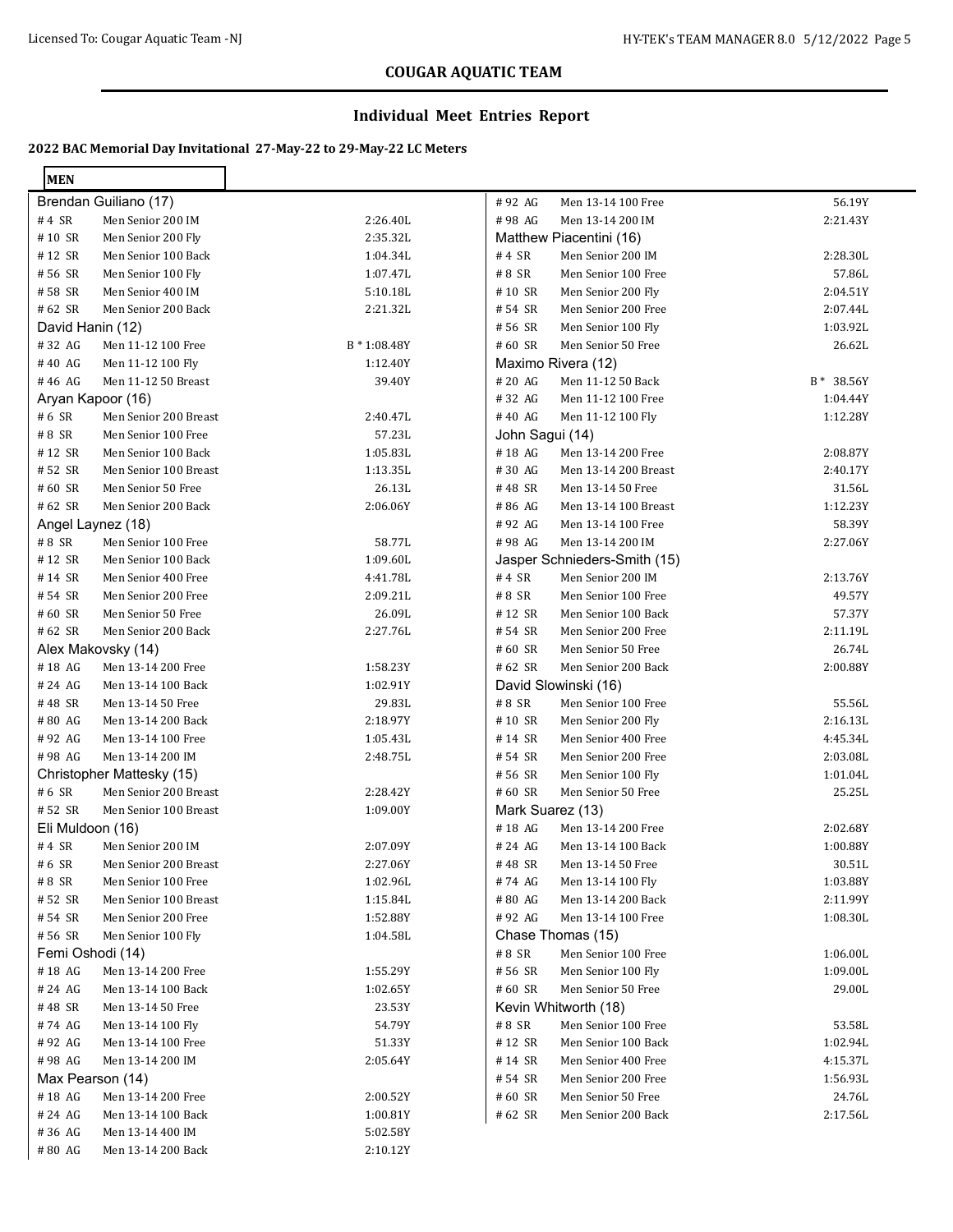$\mathbf{r}$ 

# **COUGAR AQUATIC TEAM**

#### **Individual Meet Entries Report**

| <b>MEN</b>       |                        |          |
|------------------|------------------------|----------|
|                  | Tristen Whitworth (16) |          |
| #8 SR            | Men Senior 100 Free    | 1:01.09L |
| #10 SR           | Men Senior 200 Fly     | 2:03.27Y |
| #14 SR           | Men Senior 400 Free    | 4:30.62L |
| # 54 SR          | Men Senior 200 Free    | 2:19.38L |
| # 56 SR          | Men Senior 100 Fly     | 1:09.09L |
| #60 SR           | Men Senior 50 Free     | 30.06L   |
| Fabio Yepez (16) |                        |          |
| $#4$ SR          | Men Senior 200 IM      | 2:15.00Y |
| #8 SR            | Men Senior 100 Free    | 55.00Y   |
| # 54 SR          | Men Senior 200 Free    | 2:00.00Y |
| # 56 SR          | Men Senior 100 Fly     | 1:02.00Y |
| #60 SR           | Men Senior 50 Free     | 25.00Y   |